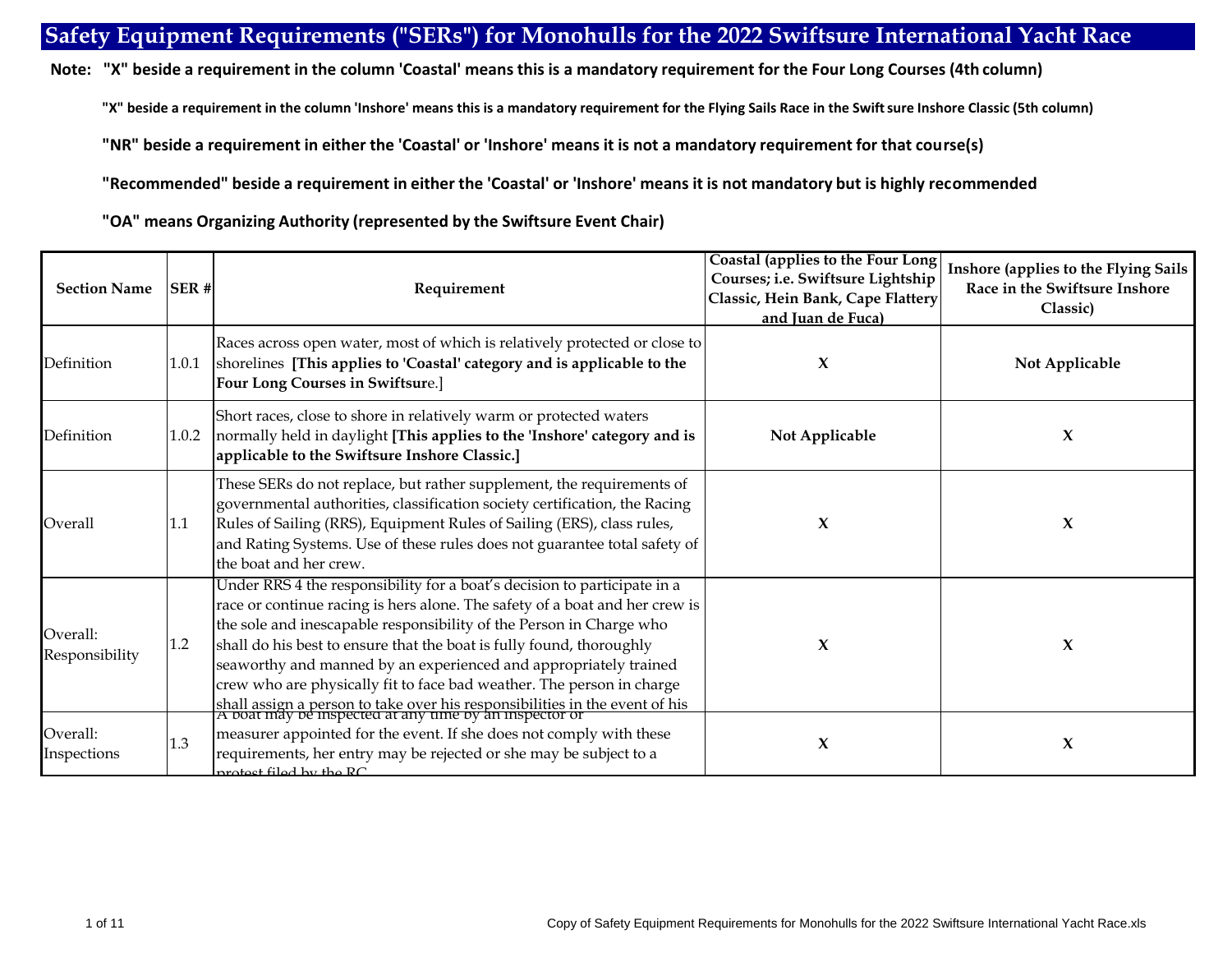|                                         |       |                                                                                                                                                                                                                                                                                                                    | Coastal (applies to the Four Long | Inshore (applies to the Flying Sails |
|-----------------------------------------|-------|--------------------------------------------------------------------------------------------------------------------------------------------------------------------------------------------------------------------------------------------------------------------------------------------------------------------|-----------------------------------|--------------------------------------|
| <b>Section Name</b>                     | SER#  | Requirement                                                                                                                                                                                                                                                                                                        | Courses; i.e. Swiftsure Lightship | Race in the Swiftsure Inshore        |
|                                         |       |                                                                                                                                                                                                                                                                                                                    | Classic, Hein Bank, Cape Flattery | Classic)                             |
|                                         |       |                                                                                                                                                                                                                                                                                                                    | and Juan de Fuca)                 |                                      |
| Overall:<br>Equipment                   | 1.4   | All equipment required by these SERs shall:<br>a) function properly<br>b) be regularly checked, cleaned and serviced<br>c) when not in use be stowed in conditions in which deterioration is<br>minimised<br>d) be readily accessible<br>e) be of a type, size and capacity suitable and adequate for the intended | X                                 | X                                    |
| Overall: Secure<br>Storage              | 1.5   | use and size of the boat.<br>Heavy items such as batteries, stoves, toolboxes, anchors, chain and<br>internal ballast shall be permanently installed or securely fastened                                                                                                                                          | X                                 | $\boldsymbol{\chi}$                  |
| Overall: Strength<br>of Build           | 1.6   | A boat shall be strongly built, watertight and, particularly with regard to<br>hulls, decks and cabin trunks, capable of withstanding solid water and<br>knockdowns. A boat shall be properly rigged and ballasted, and be<br>fully seaworthy                                                                      | $\boldsymbol{\chi}$               | $\boldsymbol{\chi}$                  |
| Overall:<br>Watertight<br>Integrity     | 1.7   | A boat's hull, including, deck, coach roof, windows, hatches and all<br>other parts, shall form an integral watertight unit and any openings in it<br>shall be capable of being immediately secured to maintain this integrity.                                                                                    | X                                 | $\mathbf x$                          |
| Hull and<br>Structure: Hull<br>Openings | 2.1.1 | A boat's companionway(s) shall be capable of being blocked off to the<br>main deck level. The method of blocking should be solid, watertight and<br>rigidly secured, if not permanent.                                                                                                                             | X                                 | $\mathbf x$                          |
| Hull and<br>Structure: Hull<br>Openings | 2.1.2 | A boat's hatch boards, whether or not in position in the hatchway, shall<br>be secured to the boat (e.g. by a lanyard) for the duration of the race to<br>prevent their being lost overboard.                                                                                                                      | $\boldsymbol{\chi}$               | $\mathbf x$                          |
| Hull and<br>Structure:<br>Cockpit       | 2.1.3 | A boat's entire cockpit shall be solid, watertight, strongly fastened<br>and/or sealed. Weather-tight seat hatches are acceptable only if capable<br>of being secured when closed.                                                                                                                                 | $\mathbf x$                       | $\mathbf x$                          |
| Hull and<br>Structure:<br>Cockpit       | 2.1.4 | A boat's cockpit drains shall be capable of draining six inches of water in<br>5 minutes. One square inch (645mm2) of effective drain per eight square<br>feet (0.743m2) of cockpit sole will meet this requirement.<br><u>A voat s maximum cockpit voiume for cockpits not open to the sea,</u>                   | $\boldsymbol{\chi}$               | $\mathbf x$                          |
| Hull and<br>Structure:<br>Cockpit       | 2.1.5 | including any compartments capable of flooding, to lowest points of<br>coaming over which water can adequately escape, shall not exceed 0.08<br>x LOA x Max. Beam x Freeboard aft. The cockpit sole shall be at least                                                                                              | $\boldsymbol{\chi}$               | $\mathbf x$                          |
| Hull and<br>Structure:<br>Through Hulls | 2.1.6 | ABoat's through-hull openings below the waterline shall be equipped<br>with sea cocks or valves, except for speed transducers, depth finder<br>transducers and the like; however a means of closing such openings<br><u>shall be provided</u>                                                                      | $\boldsymbol{\chi}$               | $\boldsymbol{\mathrm{X}}$            |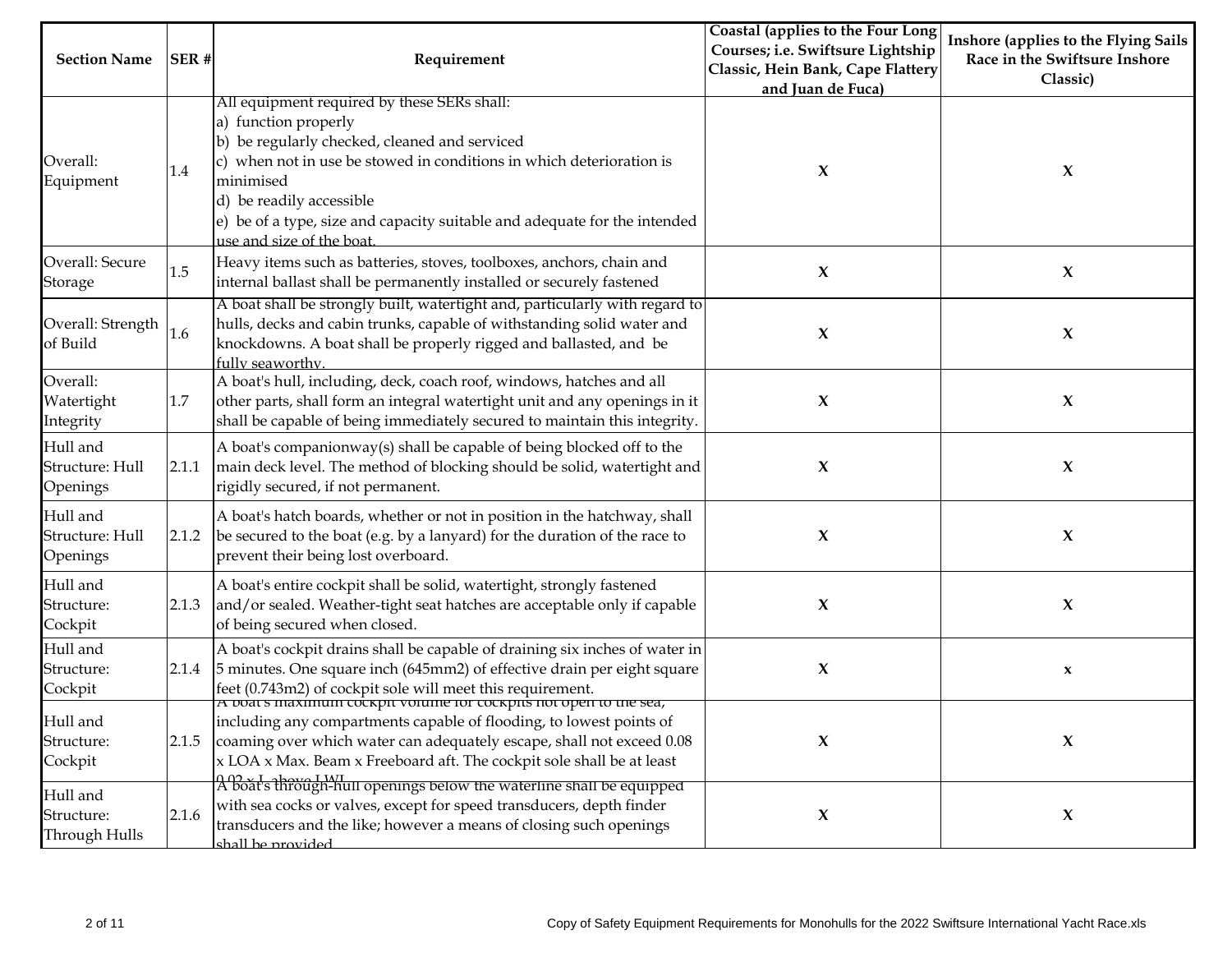| <b>Section Name</b>                      | SER#  | Requirement                                                                                                                                                                                                                                      | Coastal (applies to the Four Long<br>Courses; i.e. Swiftsure Lightship<br>Classic, Hein Bank, Cape Flattery<br>and Juan de Fuca) | Inshore (applies to the Flying Sails<br>Race in the Swiftsure Inshore<br>Classic) |
|------------------------------------------|-------|--------------------------------------------------------------------------------------------------------------------------------------------------------------------------------------------------------------------------------------------------|----------------------------------------------------------------------------------------------------------------------------------|-----------------------------------------------------------------------------------|
| Hull and<br>Structure:<br>Stability      | 2.2.1 | A boat shall comply with Section 3.04, Stability - Monohulls, of the<br><b>Offshore Special Regulations</b><br>(http://www.sailing.org/tools/documents/OSR2016All23032016-<br>[20554].pdf)                                                       | Recommended                                                                                                                      | Recommended                                                                       |
| Hull and<br>Structure:<br>Stability      | 2.2.2 | A boat with moveable or variable ballast (water or canting keel) shall<br>comply with the requirements of Appendix A of the Offshore Special<br>Regulations (OSR).<br>http://www.sailing.org/tools/documents/OSR2016AppA16122015-<br>[19841].pdf | Recommended                                                                                                                      | Recommended                                                                       |
| Hull and<br>Structure:<br>Accommodations | 2.3.1 | A boat shall be equipped with a head or a fitted bucket.                                                                                                                                                                                         | $\boldsymbol{\chi}$                                                                                                              | Recommended                                                                       |
| Hull and<br>Structure:<br>Accommodations | 2.3.2 | A boat shall have bunks sufficient to accommodate the off-watch crew.                                                                                                                                                                            | X                                                                                                                                | <b>NR</b>                                                                         |
| Hull and<br>Structure:<br>Accommodations | 2.3.3 | A boat shall have a stove with a fuel shutoff.                                                                                                                                                                                                   | X                                                                                                                                | <b>NR</b><br>(If a stove exists it must have a fuel<br>shutoff)                   |
| Hull and<br>Structure:<br>Accommodations | 2.3.4 | A boat shall have an installed water tank and delivery system.                                                                                                                                                                                   | <b>NR</b>                                                                                                                        | <b>NR</b>                                                                         |
| Hull and<br>Structure:<br>Accommodations | 2.3.5 | A boat shall have adequate hand holds below decks.                                                                                                                                                                                               | $\boldsymbol{\chi}$                                                                                                              | Recommended                                                                       |
| Hull and<br>Structure:<br>Lifelines      | 2.4.1 | A boat's deck, including the headstay, shall be surrounded by a suitably<br>strong enclosure, typically consisting of lifelines and pulpits, meeting<br>the requirements in SERs 2.4.2 to 2.4.7.                                                 | X                                                                                                                                | Recommended                                                                       |
| Hull and<br>Structure:<br>Lifelines      | 2.4.2 | A boat's stanchion and pulpit bases shall be within the working deck.<br>Stanchions used with HMPE lifelines shall have rounded openings to<br>reduce chafe.                                                                                     | X                                                                                                                                | $\boldsymbol{\chi}$                                                               |
| Hull and<br>Structure:<br>Lifelines      | 2.4.3 | Bow pulpits may be open, but the opening between the vertical portion<br>of stanchion/pulpit and any part of the boat shall not exceed 14.2"<br>(360mm)                                                                                          | X                                                                                                                                | $\mathbf x$                                                                       |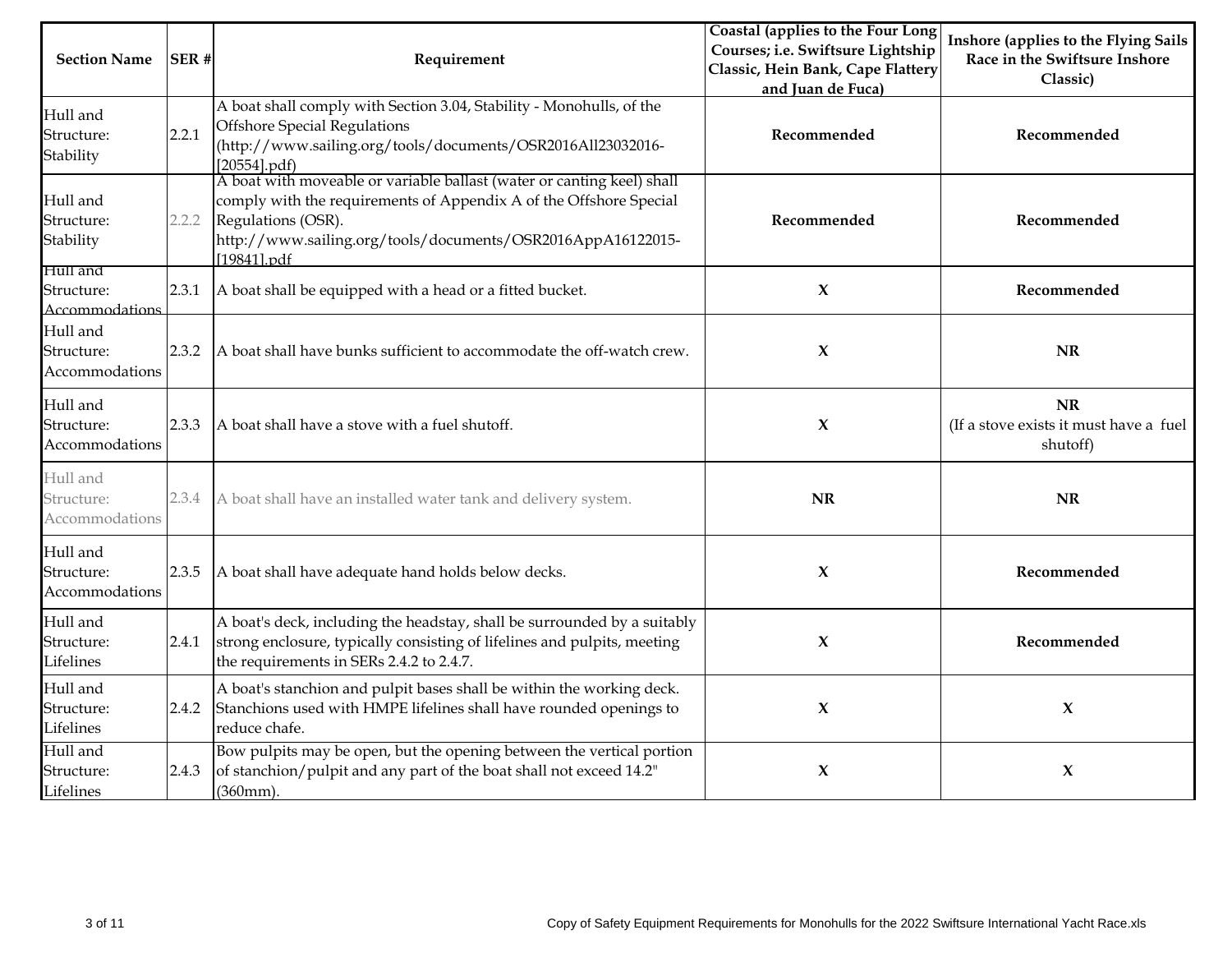|                                               |       |                                                                                                                                                                                                                                                                                                                                                                                                                                                                                                                                                                                                                                                                                                                                                                                                | Coastal (applies to the Four Long | Inshore (applies to the Flying Sails                 |
|-----------------------------------------------|-------|------------------------------------------------------------------------------------------------------------------------------------------------------------------------------------------------------------------------------------------------------------------------------------------------------------------------------------------------------------------------------------------------------------------------------------------------------------------------------------------------------------------------------------------------------------------------------------------------------------------------------------------------------------------------------------------------------------------------------------------------------------------------------------------------|-----------------------------------|------------------------------------------------------|
|                                               |       |                                                                                                                                                                                                                                                                                                                                                                                                                                                                                                                                                                                                                                                                                                                                                                                                | Courses; i.e. Swiftsure Lightship |                                                      |
| <b>Section Name</b>                           | SER#  | Requirement                                                                                                                                                                                                                                                                                                                                                                                                                                                                                                                                                                                                                                                                                                                                                                                    | Classic, Hein Bank, Cape Flattery | Race in the Swiftsure Inshore                        |
|                                               |       |                                                                                                                                                                                                                                                                                                                                                                                                                                                                                                                                                                                                                                                                                                                                                                                                | and Juan de Fuca)                 | Classic)                                             |
| Hull and<br>Structure:<br>Lifelines           | 2.4.4 | Lifelines SHALL be uncoated stainless steel wire, coated stainless steel<br>wire, or high molecular weight polyethylene (HMPE) line with spliced<br>terminations or terminals specifically intended for the purpose. If coated<br>stainless steel wire, it must have been installed within the last 10 years<br>and the Person in Charge must have visually inspected them prior to the<br>race. If lifellines are of high molecular weight polyethylene (HMPE) line,<br>terminations or terminals must have been specifically spliced for this<br>intended purpose and the Person in Charge must be is satisfied they are<br>well constructd and not UV damaged.<br>A multipart-lashing not to exceed 4" per end termination for the purpose<br>of attaching lifelines to pulpits is allowed. | X                                 | $\boldsymbol{\chi}$                                  |
| Hull and<br>Structure:<br>Lifelines           | 2.4.5 | The maximum spacing between the bases of lifeline supports (e.g.<br>stanchions and pulpits) shall be 87" (2.2m).                                                                                                                                                                                                                                                                                                                                                                                                                                                                                                                                                                                                                                                                               | $\boldsymbol{\chi}$               | $\mathbf X$<br>(Requried if lifelines are installed) |
| Hull and<br>Structure:<br>Lifelines           | 2.4.6 | Boats under 28 feet (8.5m) shall have at least one lifeline with 18"<br>(457mm) minimum height above deck, and a maximum vertical gap of<br>18" (457mm). Taller heights will require a second lifeline. The minimum<br>diameter shall be as per Appendix-Lifelines.                                                                                                                                                                                                                                                                                                                                                                                                                                                                                                                            | X                                 | Recommended                                          |
| Hull and<br>Structure:<br>Lifelines           | 2.4.7 | boats 28 feet and over (8.50m) shall have at least two lifelines with 24<br>(762mm) minimum height above deck, and a maximum vertical gap of<br>15" (381mm). The minimum diameter shall be as per Appendix-<br>Lifelings<br>Toe rails shall be fitted around the foredeck from the base of the mast                                                                                                                                                                                                                                                                                                                                                                                                                                                                                            | X                                 | Recommended                                          |
| Hull and<br>Structure:<br>Lifelines           | 2.4.8 | with a minimum height of $3/4$ " (18mm) for boats under 30' (9.14m) and<br>[1" (25mm) for boats over 30'. An additional installed lifeline between 1-<br>2" (25-51mm) above the deck will satisfy this requirement for boats<br>without toerails.                                                                                                                                                                                                                                                                                                                                                                                                                                                                                                                                              | X                                 | X                                                    |
| Hull and<br>Structure:<br>Dewatering<br>pumps | 2.5.1 | A boat shall have a permanently installed manual bilge pump of at least<br>a 10 gallons per minute (GPM) (37.8 liter per minute) capacity and<br>which is operable from on deck with the cabin closed with the discharge<br>not dependent on an open hatch. Unless permanently attached to the<br>pump, the bilge pump handle shall be securely attached to the boat in its<br>vicinity via a lanyard or catch. A bilge pump discharge shall not be<br>connected to a cockpit drain. The bilge pump shall not discharge into a<br>cockpit unless that cockpit opens aft to the sea.                                                                                                                                                                                                            | X                                 | NR                                                   |
| Hull and<br>Structure:<br>Dewatering          | 2.5.2 | A boat shall have a manual bilge pump of at least a 10 GPM (37.8 liter<br>per minute) capacity.                                                                                                                                                                                                                                                                                                                                                                                                                                                                                                                                                                                                                                                                                                | $\bf NR$                          | $\boldsymbol{\chi}$                                  |
| Hull and<br>Structure: Mast<br>and Rigging    | 2.6   | The heel of a keel-stepped mast shall be securely fastened to the mast<br>step or adjoining structure.                                                                                                                                                                                                                                                                                                                                                                                                                                                                                                                                                                                                                                                                                         | X                                 | NR                                                   |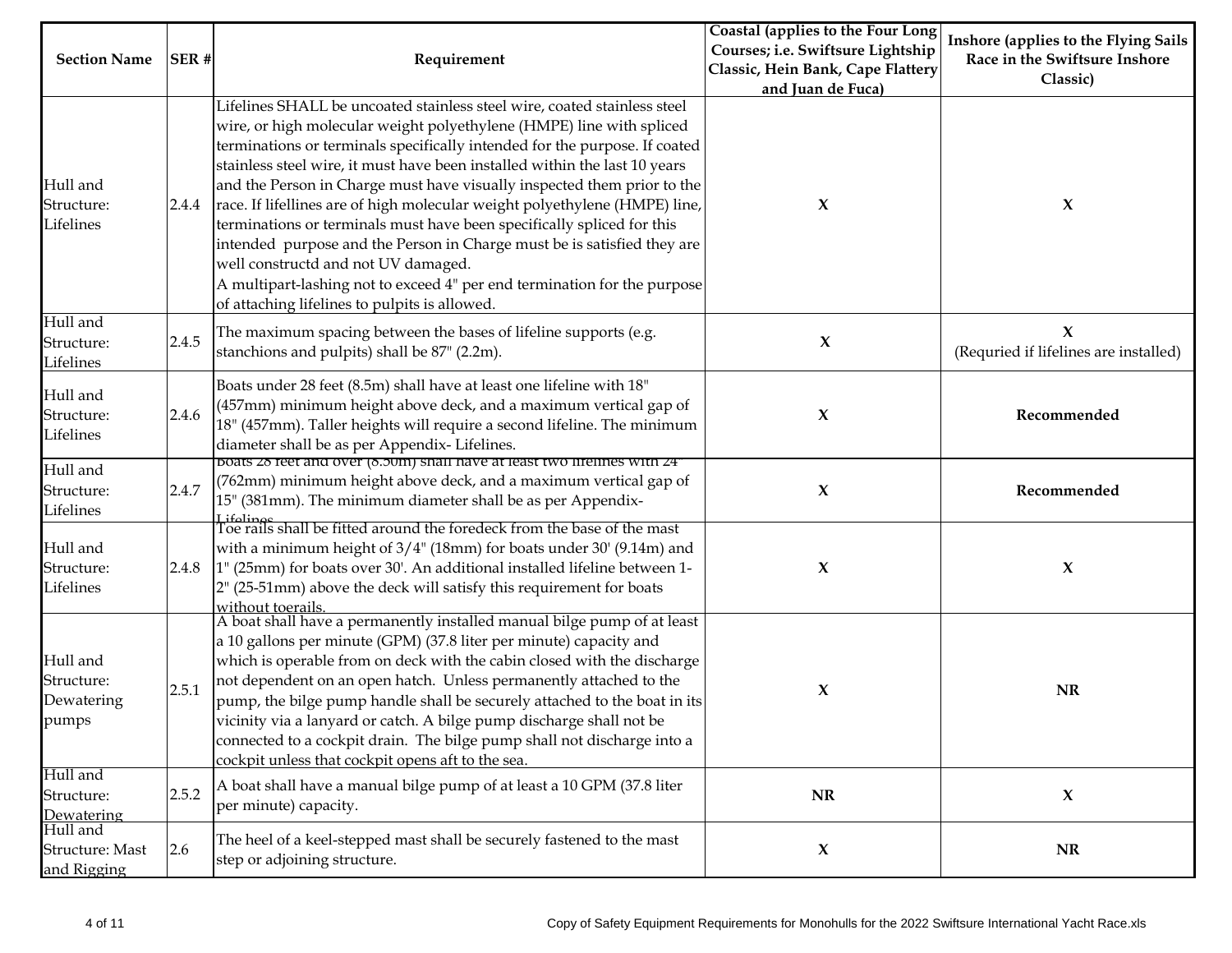| <b>Section Name</b>                                | SER#  | Requirement                                                                                                                                                                                                                                                                                                                                                                                                                                                                                                                                                                                                                                                                                                                                                                                                                                                                                                                                                        | Coastal (applies to the Four Long<br>Courses; i.e. Swiftsure Lightship<br>Classic, Hein Bank, Cape Flattery<br>and Juan de Fuca) | Inshore (applies to the Flying Sails<br>Race in the Swiftsure Inshore<br>Classic) |
|----------------------------------------------------|-------|--------------------------------------------------------------------------------------------------------------------------------------------------------------------------------------------------------------------------------------------------------------------------------------------------------------------------------------------------------------------------------------------------------------------------------------------------------------------------------------------------------------------------------------------------------------------------------------------------------------------------------------------------------------------------------------------------------------------------------------------------------------------------------------------------------------------------------------------------------------------------------------------------------------------------------------------------------------------|----------------------------------------------------------------------------------------------------------------------------------|-----------------------------------------------------------------------------------|
| Hull and<br>Structure:<br>Mechanical<br>Propulsion | 2.7.1 | A boat shall have a mechanical propulsion system that is ready for<br>immediate use and capable of driving the boat at a minimum speed in<br>knots equivalent to the square root of LWL in feet (1.81 times the square<br>root of the waterline in meters) for at least 10 hours.                                                                                                                                                                                                                                                                                                                                                                                                                                                                                                                                                                                                                                                                                  | X                                                                                                                                | Not Applicable                                                                    |
| Hull and<br>Structure:<br>Mechanical<br>Propulsion | 2.7.2 | A boat shall have a mechanical propulsion system that is ready for<br>immediate use and capable of driving the boat at a minimum speed in<br>knots equivalent to the square root of LWL in feet (1.8 times the square<br>root of the waterline in meters) for at least 4 hours.                                                                                                                                                                                                                                                                                                                                                                                                                                                                                                                                                                                                                                                                                    | Not Applicable                                                                                                                   | $\boldsymbol{\chi}$                                                               |
| Hull and<br>Structure:<br>Mechanical<br>Propulsion | 2.7.3 | The boat's engine and generator installation (if so equipped) must<br>conform to ABYC, ISO or the standards of the national safety authority<br>where the boat is registered.                                                                                                                                                                                                                                                                                                                                                                                                                                                                                                                                                                                                                                                                                                                                                                                      | X                                                                                                                                | $\boldsymbol{\chi}$                                                               |
| Safety<br>Equipment:<br>Personal                   | 3.1.1 | Each crewmember shall have a life jacket that provides at least 33.71bs<br>(150N) of buoyancy, to be worn over the shoulders (no belt pack),<br>meeting either Coast Guard/National Safety Authority of the OA or ISO<br>specifications. Life jackets shall be equipped with crotch or leg straps, a<br>whistle, a waterproof light, be fitted with marine grade retro-reflective<br>material, and be clearly marked with the boat's or wearer's name, and<br>be compatible with the wearer's safety harness.<br>If the life jacket is inflatable, it shall be regularly checked for air<br>retention. Alternatively, each crewmember shall have a Coast Guard<br>approved inherently buoyant off-shore life jacket/National Safety<br>Authority of the OA approved inherently buoyant off-shore life jacket<br>equipped with crotch or leg straps, a whistle, a waterproof light, retro-<br>reflertivewmeterial snarked with the denet er avyrer heave reashirbis | X                                                                                                                                | Recommended                                                                       |
| Safety<br>Equipment:<br>Personal                   | 3.1.2 | (66.7N) of buoyancy, to be worn over the shoulders (no belt pack),<br>meeting either Coast Guard/National Safety Authority of the OA or ISO<br>specifications. Life jackets shall be clearly marked with the boat's or<br>wearer's name. If the life jacket is inflatable, it shall be regularly checked<br>for air retention. Alternatively, each crewmember shall have a Coast<br>Guard approved inherently buoyant life jacket / National Safety<br>Authority of the OA approved inherently buoyant life jacket marked<br><del>xith tharbery, each crew memoer shan have a 05 Coast Guaru or</del>                                                                                                                                                                                                                                                                                                                                                              | Not Applicable                                                                                                                   | $\mathbf x$<br>(This is a minimum requirement;<br>recommend SER #3.1.1)           |
| Safety<br>Equipment:<br>Personal                   | 3.1.3 | Transport Canada approved Type V life jacket equivalent equipped<br>with crotch or leg straps, a whistle, a waterproof light, retro-reflective<br>material, marked with the boat or owner's name, which is compatible                                                                                                                                                                                                                                                                                                                                                                                                                                                                                                                                                                                                                                                                                                                                              | X                                                                                                                                | $\boldsymbol{\chi}$                                                               |
| Safety<br>Equipment:<br>Personal                   | 3.1.4 | this a safety hamosfiall have a safety harness and compatible safety<br>tether not more than 7 feet (2.13m) long with a minimum tensile<br>strength of 4500 Ib. (20kN). The tether shall have a snap hook at its far<br>end and a means to quickly disconnect the tether at the chest end while<br>under load.                                                                                                                                                                                                                                                                                                                                                                                                                                                                                                                                                                                                                                                     | X                                                                                                                                | Recommended                                                                       |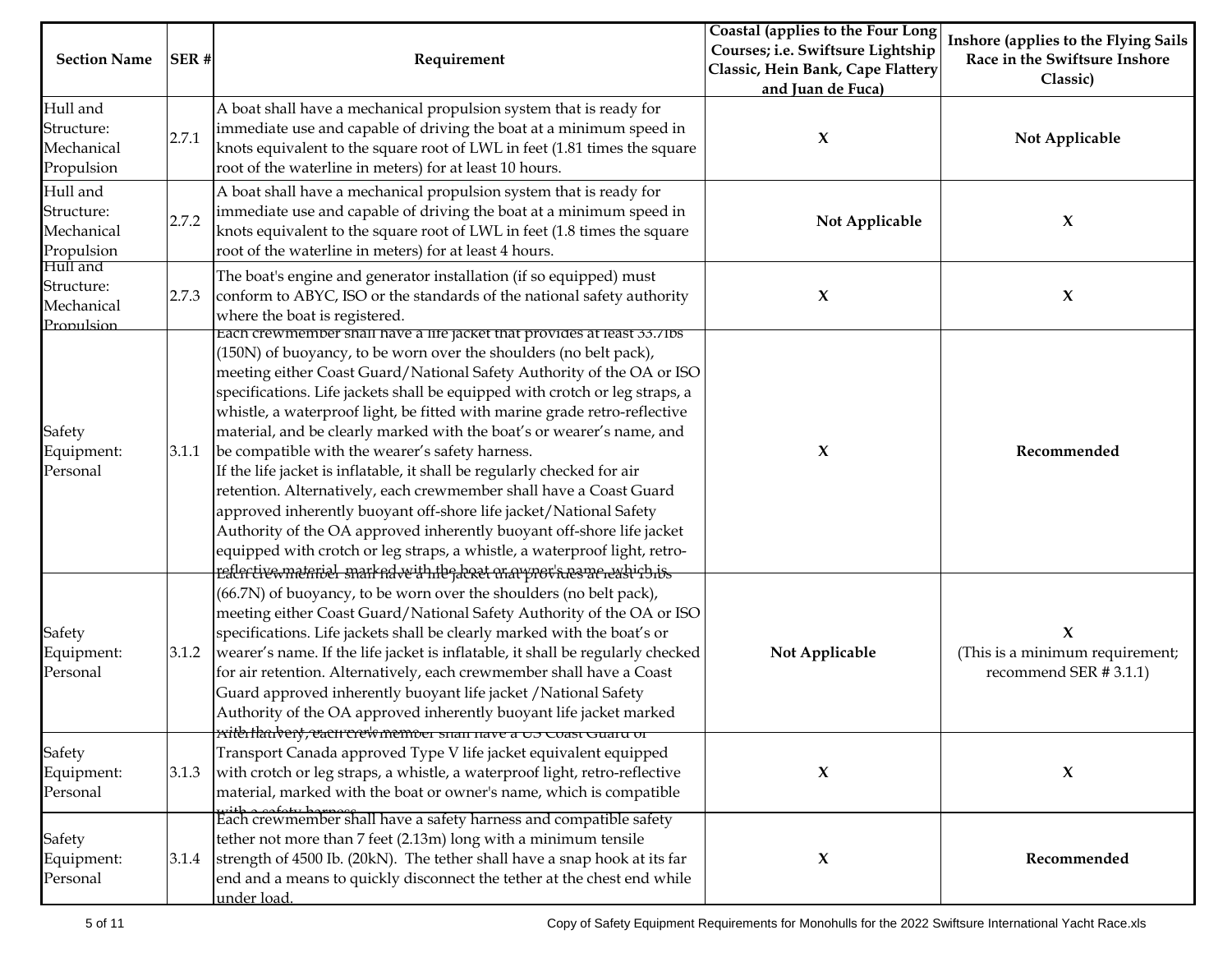|                                      |       |                                                                                 | Coastal (applies to the Four Long | Inshore (applies to the Flying Sails |
|--------------------------------------|-------|---------------------------------------------------------------------------------|-----------------------------------|--------------------------------------|
| <b>Section Name</b>                  | SER#  |                                                                                 | Courses; i.e. Swiftsure Lightship | Race in the Swiftsure Inshore        |
|                                      |       | Requirement                                                                     | Classic, Hein Bank, Cape Flattery |                                      |
|                                      |       |                                                                                 | and Juan de Fuca)                 | Classic)                             |
| Safety                               |       | A boat shall carry jacklines with a breaking strength of at least 4500 lb.      |                                   |                                      |
| Equipment: Deck $3.2.1$              |       | (20kN) which allow the crew to reach all points on deck, connected to           | $\boldsymbol{\chi}$               | Recommended                          |
| <b>Safety</b>                        |       | similarly strong attachment points, in place while racing.                      |                                   |                                      |
| Safety                               |       |                                                                                 |                                   |                                      |
| Equipment: Deck 3.2.2                |       | A boat shall have adequate clipping points or jacklines that allow the          | Recommended                       | <b>NR</b>                            |
| <b>Safety</b>                        |       | crew to clip on before coming on deck and to unclip after going below.          |                                   |                                      |
| Safety                               |       | A boat racing between sunset and sunrise shall carry navigation lights          |                                   |                                      |
| Equipment:                           |       | that meet Coast Guard/National Safety Authority of the OA                       |                                   |                                      |
| Navigation                           | 3.3.1 | requirements mounted so that they will not be obscured by the sails nor         | X                                 | X                                    |
|                                      |       | be located below deck level.                                                    |                                   |                                      |
| Lights<br>Safety                     |       | A boat shall have a second set of navigation lights that comply with            |                                   |                                      |
| Equipment:                           |       | Coast Guard/National Safety Authority of the OA requirements and                |                                   |                                      |
| Navigation                           | 3.3.2 | which can be connected to a different power source than the primary             | $\boldsymbol{\chi}$               | <b>NR</b>                            |
| Lighte                               |       | liohte                                                                          |                                   |                                      |
| Safety                               |       |                                                                                 |                                   |                                      |
| Equipment: Fire                      | 3.4   | A boat shall carry fire extinguisher(s) that meet Coast Guard/National          | $\mathbf x$                       | $\boldsymbol{\chi}$                  |
| Extinguishers<br>Sarety              |       | Safety Authority of the OA requirements, when applicable.                       |                                   |                                      |
|                                      |       | A boat shall carry a sound-making device that meets Coast                       |                                   |                                      |
| Equipment:                           | 3.5   | Guard/National Safety Authority of the OA requirements, when                    | X                                 | $\boldsymbol{\chi}$                  |
| Sound Producing                      |       |                                                                                 |                                   |                                      |
| Equipmont<br>Safety                  |       | applicable.                                                                     |                                   |                                      |
|                                      |       |                                                                                 |                                   |                                      |
| Equipment:                           | 3.6.1 | A boat shall carry the number of SOLAS orange smoke flares indicated,           | NR                                | <b>NR</b>                            |
| <b>Visual Distress</b>               |       | not older than the expiration date.                                             |                                   |                                      |
| Signals<br>Safety                    |       |                                                                                 |                                   |                                      |
|                                      | 3.6.2 | A boat shall carry the number of SOLAS red hand flares indicated, not           | <b>NR</b>                         | <b>NR</b>                            |
| Equipment:<br><b>Visual Distress</b> |       | older than the expiration date.                                                 |                                   |                                      |
|                                      |       | A boat shall carry either Coast Guard/National Safety Authority of the          |                                   |                                      |
| Safety                               |       | OA approved flares or Coast Guard/National Safety Authority of the              |                                   |                                      |
| Equipment:                           | 3.6.3 | OA approved S.O.S. Distress light meeting day-night requirement; in             | X                                 | $\boldsymbol{\chi}$                  |
| <b>Visual Distress</b>               |       | either case, not older than the expiration date.                                |                                   |                                      |
| Signals                              |       |                                                                                 |                                   |                                      |
| Safety                               |       |                                                                                 |                                   |                                      |
| Equipment:                           |       | Flares stored inside of life rafts may not be used to satisfy the flare         | X                                 | X                                    |
| <b>Visual Distress</b>               | 3.6.4 | requirement.                                                                    | (A life raft is not requried)     | (A life raft is not requried)        |
| <b>Signals</b>                       |       |                                                                                 |                                   |                                      |
|                                      |       | A voat snan carry a recovery Lifesning or equivalent iviou rescue device        |                                   |                                      |
|                                      |       | stored on deck and ready for immediate use, and which includes:                 |                                   |                                      |
|                                      |       | a) buoyant line of length no less than the shorter of 4 times LH or 36m         |                                   |                                      |
| Safety                               |       | (120)                                                                           |                                   |                                      |
| Equipment: Man $ 3.7.1 $             |       | b) buoyancy section (horseshoe) with no less than $90 \text{ N}$ (20#) buoyancy | X                                 | $\boldsymbol{\chi}$                  |
| Overboard                            |       | c) minimum strength capable to hoist a crewmember aboard                        |                                   |                                      |
|                                      |       | The recovery sling shall bear retro-reflective material and be marked           |                                   |                                      |
|                                      |       | صححص والمممط معلطان                                                             |                                   |                                      |
|                                      |       |                                                                                 |                                   |                                      |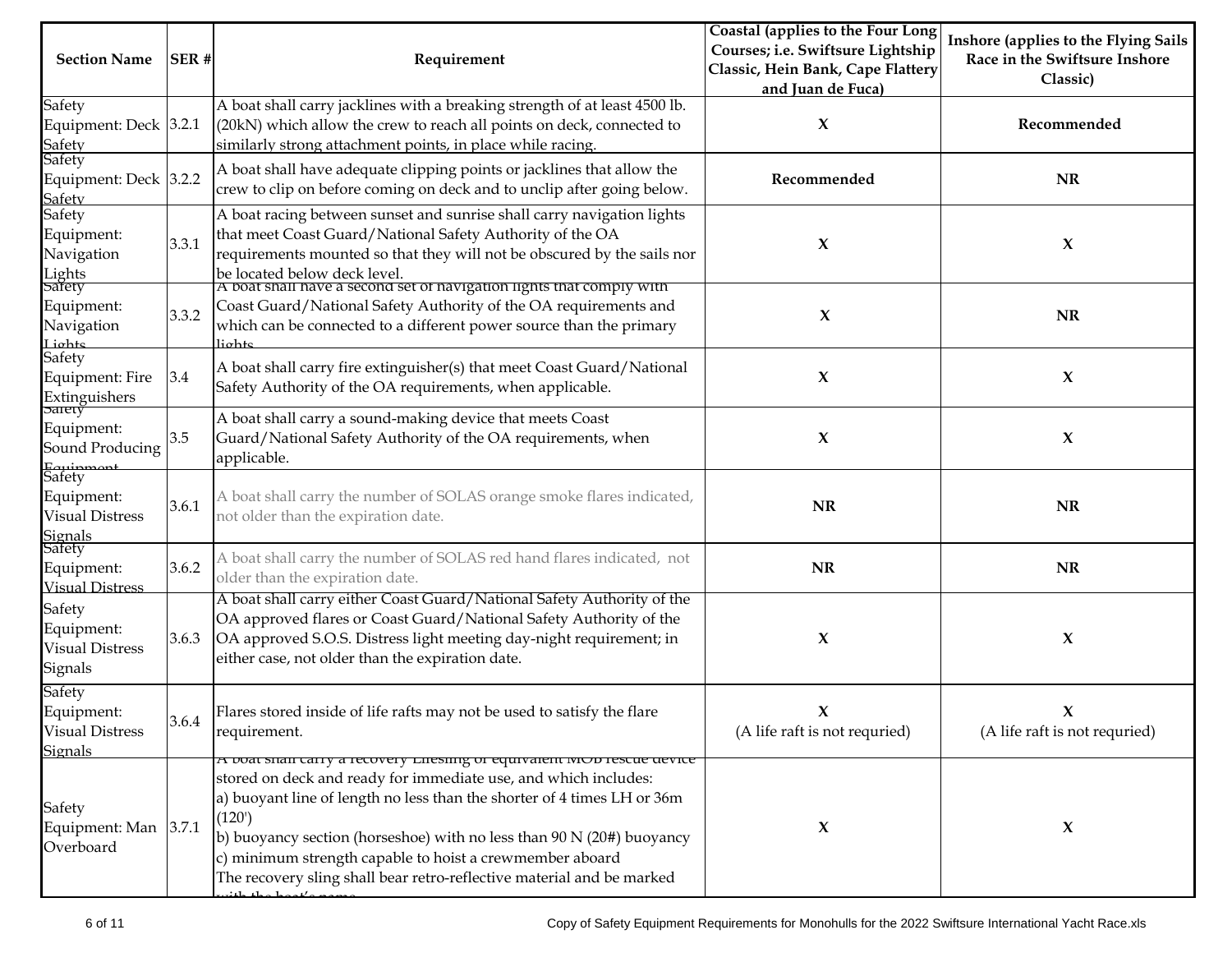| <b>Section Name</b>                                           | SER#  | Requirement                                                                                                                                                                                                                                                                                                                                                                                                                                                                                                                                                           | Coastal (applies to the Four Long<br>Courses; i.e. Swiftsure Lightship<br>Classic, Hein Bank, Cape Flattery<br>and Juan de Fuca) | Inshore (applies to the Flying Sails<br>Race in the Swiftsure Inshore<br>Classic)                         |
|---------------------------------------------------------------|-------|-----------------------------------------------------------------------------------------------------------------------------------------------------------------------------------------------------------------------------------------------------------------------------------------------------------------------------------------------------------------------------------------------------------------------------------------------------------------------------------------------------------------------------------------------------------------------|----------------------------------------------------------------------------------------------------------------------------------|-----------------------------------------------------------------------------------------------------------|
| Safety<br>Equipment: Man 3.7.2<br>Overboard                   |       | A boat shall have a man overboard pole and flag, with a lifebuoy, a self-<br>igniting light, a whistle, and a drogue attached.<br>A self-inflating MOB module, Dan Buoy or similar device will satisfy<br>this requirement. Self-inflating apparatus shall be tested and serviced in<br>accordance with the manufacturer's specifications.<br>These items shall be stored on deck, ready for immediate use, and<br>affixed in a manner that allows for a "quick release".<br>The lifebuoy shall bear retro-reflective material and be marked with the<br>boat's name. | X                                                                                                                                | <b>NR</b>                                                                                                 |
| Safety<br>Equipment: Man<br>Overboard                         | 3.7.3 | A boat shall have a heaving line of no less than 6 millimeters $(1/4'')$<br>diameter, at least 50' (15.3 meters) in length of floating line readily<br>accessible to the cockpit.                                                                                                                                                                                                                                                                                                                                                                                     | X                                                                                                                                | $\boldsymbol{\chi}$                                                                                       |
| Safety<br>Equipment:<br>Emergency<br>Communications           | 3.8.1 | A boat shall have a permanently installed 25-watt VHF radio connected<br>to a masthead antenna by a co-axial feeder cable with no more than a<br>$40\%$ power loss. Radios manufactured after $01/01/2015$ shall have DSC<br>capability, have an antenna of at least 15" (381mm) in length, be<br>connected to or have an internal GPS, and have the assigned MMSI<br>number (unique to the boat) programmed into the VHF.                                                                                                                                            | $\boldsymbol{\chi}$<br>(A masthead antenna is not<br>mandatory)                                                                  | Recommended                                                                                               |
| Safety<br>Equipment:<br>Emergency<br>Communications           | 3.8.2 | A boat shall have the listed number of waterproof handheld VHF radios<br>or handheld VHF radios with waterproof cover. Radios manufactured<br>after 01/01/2015, shall have DSC/GPS capability. Note: for Inshore, a<br>boat which complies with SER 3.8.1 and has a remote station on deck<br>shall be considered compliant with 3.8.2                                                                                                                                                                                                                                | $\mathbf{1}$<br>(Handheld VHF radios with DSC<br>must have a Maritime Identity or<br>MMSI number programmed into<br>it)          | 1<br>(Handheld VHF radios with DSC<br>must have a Maritime Identity or<br>MMSI number programmed into it) |
| Safety<br>Equipment:<br>Emergency<br>Communications           | 3.8.3 | A boat shall have an emergency VHF antenna. The emergency antenna<br>shall be equipped with sufficient coaxial cable to reach the deck, and<br>have a minimum antenna length of 10" (254mm).                                                                                                                                                                                                                                                                                                                                                                          | X                                                                                                                                | NR                                                                                                        |
| Safety<br>Equipment:<br>Emergency<br>Communications           | 3.9   | A boat shall have an AIS Transponder, sharing a masthead VHF antenna<br>via a low loss AIS antenna splitter. An acceptable alternative is a<br>dedicated AIS antenna that is a minimum of 0.9 meters long, mounted<br>with its base at least 3 meters above the water, and fed with coax that<br>has a maximum 40% power loss.                                                                                                                                                                                                                                        | Recommended                                                                                                                      | NR                                                                                                        |
| Safety<br>Equipment:<br>Emergency<br>Communications<br>Sarety | 3.10  | A boat shall carry a cellular phone.                                                                                                                                                                                                                                                                                                                                                                                                                                                                                                                                  | X<br>(A satellite telephone is an<br>acceptable alternative)                                                                     | X<br>(A satellite telephone is an<br>acceptable alternative.)                                             |
| Equipment:<br>Emergency<br>Communications                     | 3.11  | A boat shall carry a satellite telephone in a waterproof container.                                                                                                                                                                                                                                                                                                                                                                                                                                                                                                   | NR                                                                                                                               | <b>NR</b>                                                                                                 |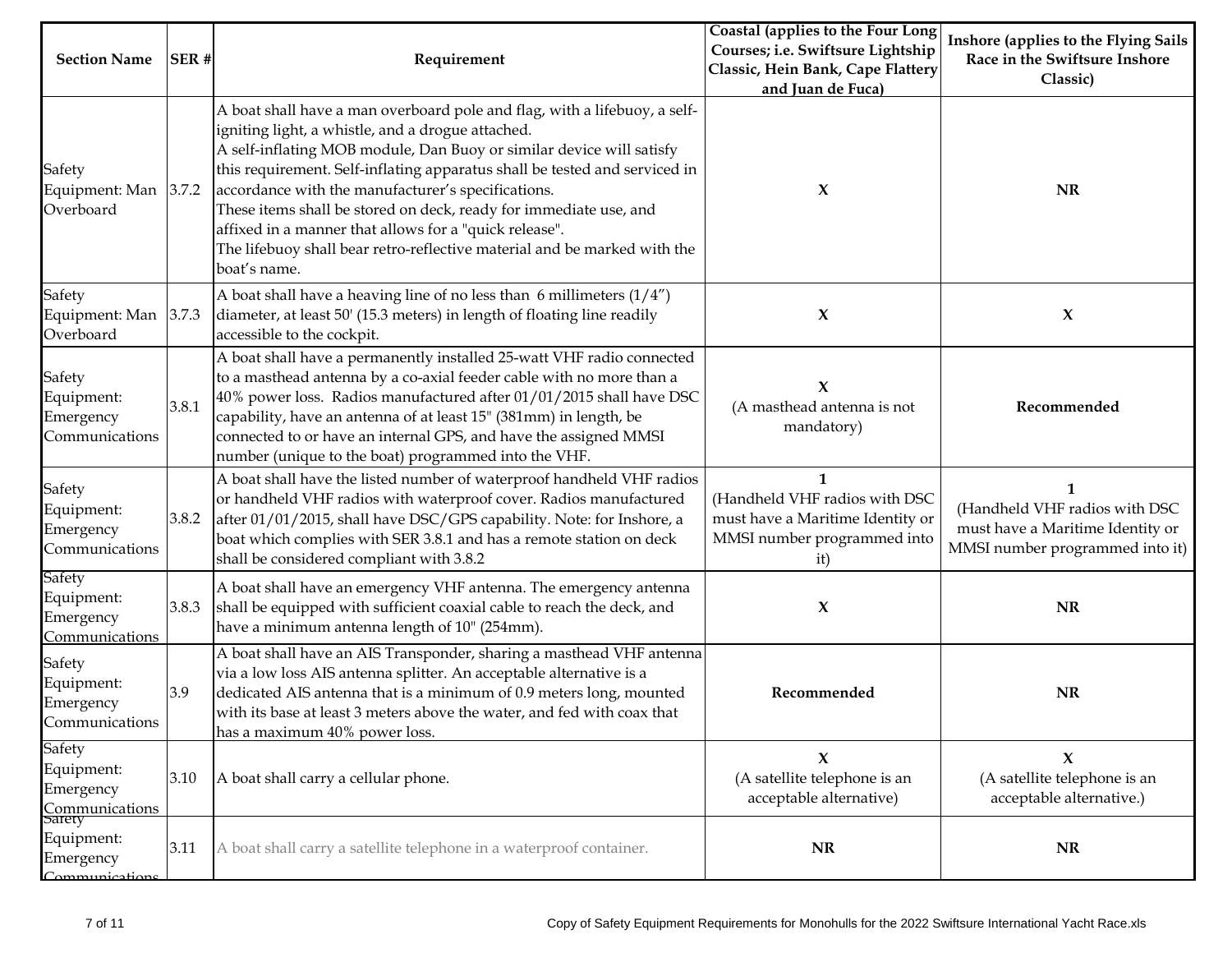| <b>Section Name</b>                                        | SER#   | Requirement                                                                                                                                                                                                                                                                              | Coastal (applies to the Four Long<br>Courses; i.e. Swiftsure Lightship<br>Classic, Hein Bank, Cape Flattery<br>and Juan de Fuca)                                                                                                                   | Inshore (applies to the Flying Sails<br>Race in the Swiftsure Inshore<br>Classic)                                                                                                                                                                 |
|------------------------------------------------------------|--------|------------------------------------------------------------------------------------------------------------------------------------------------------------------------------------------------------------------------------------------------------------------------------------------|----------------------------------------------------------------------------------------------------------------------------------------------------------------------------------------------------------------------------------------------------|---------------------------------------------------------------------------------------------------------------------------------------------------------------------------------------------------------------------------------------------------|
| Safety<br>Equipment:<br>Emergency<br>Communications        | 3.12   | A boat shall carry man overboard alarms for each crewmember based<br>on AIS or other method.                                                                                                                                                                                             | Recommended                                                                                                                                                                                                                                        | <b>NR</b>                                                                                                                                                                                                                                         |
| Safety<br>Equipment:<br>Navigation                         | 3.14   | A boat shall carry a GPS receiver.                                                                                                                                                                                                                                                       | X                                                                                                                                                                                                                                                  | <b>NR</b>                                                                                                                                                                                                                                         |
| Safety<br>Equipment:<br>Navigation/MOB                     | 3.15   | A boat shall carry an electronic means to record the position of a man<br>overboard within ten seconds. This may be the same instrument listed in<br>3.14.                                                                                                                               | X                                                                                                                                                                                                                                                  | X                                                                                                                                                                                                                                                 |
| Safety<br>Equipment:<br>Emergency<br>Communications        | 3.16.1 | A boat shall carry a 406MHz EPIRB that is properly registered to the<br>boat. This device shall either have an internal GPS (self-locating) or be<br>connected to a continuously functioning external GPS. After<br>01/01/2016, this device shall be equipped with an internal GPS.      | Recommended                                                                                                                                                                                                                                        | NR                                                                                                                                                                                                                                                |
| Safety<br>Equipment:<br>Emergency<br>Communications        | 3.16.2 | A boat shall carry either a 406MHz EPIRB which is properly registered<br>to the boat, or a floating 406MHz Personal Locator Beacon, registered to<br>the owner with a notation in the registration that it is aboard the boat.<br>The PLB device shall be equipped with an internal GPS. | <b>NR</b>                                                                                                                                                                                                                                          | <b>NR</b>                                                                                                                                                                                                                                         |
| <b>Sarety</b><br>Equipment:                                | 3.17   | A boat shall have a knotmeter or distance-measuring instrument.                                                                                                                                                                                                                          | X                                                                                                                                                                                                                                                  | Recommended                                                                                                                                                                                                                                       |
| Sareig <sup>oti</sup><br>Equipment:                        | 3.18   | A boat shall have a permanently installed depth sounder.                                                                                                                                                                                                                                 | X                                                                                                                                                                                                                                                  | Recommended                                                                                                                                                                                                                                       |
| Navigation<br>Safety<br>Equipment:<br>Navigation<br>Safety | 3.19.1 | A boat shall have a permanently mounted magnetic compass<br>independent of the boat's electrical system suitable for steering at sea.                                                                                                                                                    | $\boldsymbol{\chi}$                                                                                                                                                                                                                                | Recommended                                                                                                                                                                                                                                       |
| Equipment:                                                 | 3.19.2 | A boat shall have a second magnetic compass suitable for steering at sea<br>which may be handheld.                                                                                                                                                                                       | X                                                                                                                                                                                                                                                  | <b>NR</b>                                                                                                                                                                                                                                         |
| Navigation<br>Safety<br>Equipment:<br>Navigation           | 3.20   | A boat shall have non-electronic charts that are appropriate for the race<br>area.                                                                                                                                                                                                       | $\boldsymbol{\chi}$<br>(See the Notice of Race)                                                                                                                                                                                                    | X                                                                                                                                                                                                                                                 |
| Safety<br>Equipment:<br>Damage Control                     | 3.21   | A boat shall carry soft plugs of an appropriate material, tapered and of<br>the appropriate size, attached or stowed adjacent to every through-hull<br>opening.                                                                                                                          | X<br>[Alternatively, some soft plugs<br>(e.g., Forespar Tru Plug) and/or<br>Stay Afloat Instant Leak Plug &<br>Sealant may be stored in an easy-<br>to-obtain place and the location<br>identified on the Safety<br>Equipment Chart per SER #3.28] | Y<br>[Alternatively, some soft plugs (e.g.,<br>Forespar Tru Plug) and/or Stay<br>Afloat Instant Leak Plug & Sealant<br>may be stored in an easy-to-obtain<br>place and the location identified on<br>the Safety Equipment Chart per SER<br>#3.28] |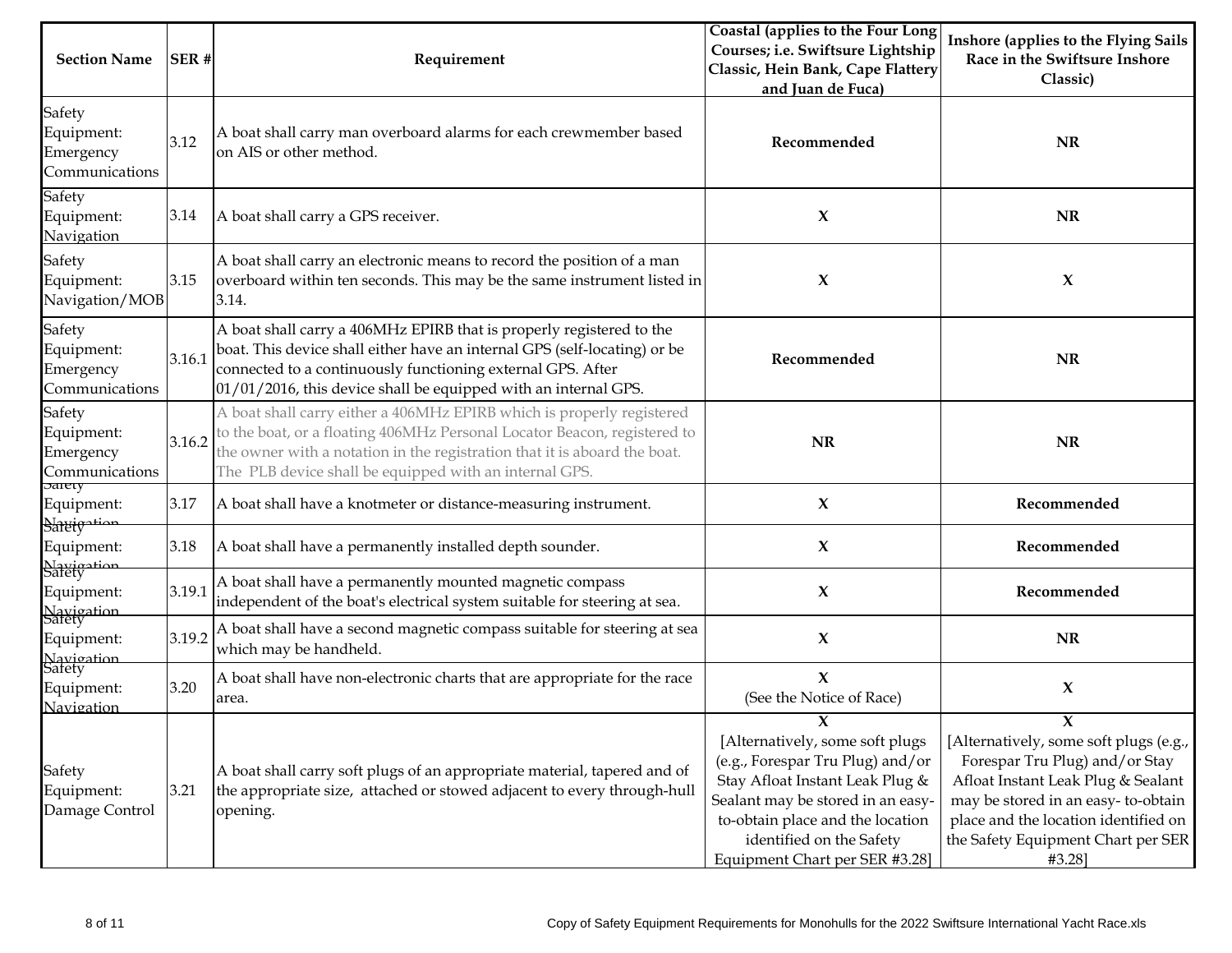| <b>Section Name</b>                | SER#   | Requirement                                                                                                                                                                                                                                                     | Coastal (applies to the Four Long<br>Courses; i.e. Swiftsure Lightship<br>Classic, Hein Bank, Cape Flattery<br>and Juan de Fuca) | Inshore (applies to the Flying Sails<br>Race in the Swiftsure Inshore<br>Classic) |
|------------------------------------|--------|-----------------------------------------------------------------------------------------------------------------------------------------------------------------------------------------------------------------------------------------------------------------|----------------------------------------------------------------------------------------------------------------------------------|-----------------------------------------------------------------------------------|
| Gear: Anchoring                    | 3.22   | A boat shall carry one commercially made anchor, meeting the anchor<br>manufacturer's recommendations based on the yacht's size, with a<br>suitable combination of chain and line, ready for immediate assembly<br>and ready for deployment within five minutes | X                                                                                                                                | X                                                                                 |
| Gear: Lights                       | 3.23.1 | A boat shall carry a watertight, high-powered searchlight, suitable for<br>searching for a person overboard at night or for collision avoidance.                                                                                                                | X                                                                                                                                | <b>NR</b>                                                                         |
| Gear: Lights                       |        | A boat shall carry a watertight flashlight or headlamp for each<br>3.23.2 crewmember with spare batteries in addition to the requirement of<br>3.24.1.                                                                                                          | Recommended                                                                                                                      | <b>NR</b>                                                                         |
| Gear: Lights                       |        | 3.23.3 A boat shall carry at least two watertight flashlights with spare batteries<br>in addition to the requirement of 3.24.1.                                                                                                                                 | X                                                                                                                                | <b>NR</b>                                                                         |
| Gear: Medical<br>Kits              | 3.24   | A boat shall carry a first aid kit and first aid manual suitable for the<br>likely conditions of the passage and the number of crew aboard.                                                                                                                     | X                                                                                                                                | X                                                                                 |
| Gear: Radar<br>Reflectors          | 3.25   | A boat shall carry an octahedral passive radar reflector with circular<br>sector plates of minimum diameter 30 cm (12") or a reflector with a<br>documented minimum Radar Cross Section (RCS) of area of $2 m2$ .                                               | X                                                                                                                                | $\boldsymbol{\chi}$                                                               |
| Gear: Dewatering 3.26              |        | A boat shall carry the number of sturdy bucket(s) indicated, which shall<br>be of at least two gallons (8 liters) capacity with lanyards attached.                                                                                                              | $\overline{2}$                                                                                                                   | $\mathbf{1}$                                                                      |
| Gear: Safety<br>Diagram            | 3.27   | A boat shall post a durable, waterproof diagram or chart locating the<br>principal items of safety equipment and through hulls in the main<br>accommodation area where it can be easily seen.                                                                   | X                                                                                                                                | $\boldsymbol{\chi}$                                                               |
| Gear: Emergency<br><b>Steering</b> |        | A boat shall have an emergency tiller, capable of being fitted to the<br>3.28.1 rudder stock. Boats with twin rudders and twin tillers connected<br>directly to the rudders are exempt from this requirement.                                                   | $\boldsymbol{\chi}$                                                                                                              | $\bf NR$                                                                          |
| Gear: Emergency<br>Steering        | 3.28.2 | Wheel steered boats shall have an emergency tiller, capable of being<br>fitted to the rudder stock.                                                                                                                                                             | X                                                                                                                                | X                                                                                 |
|                                    |        | Gear: Spare Parts 3.29.1 Tools and spare parts, suitable for the duration and nature of the event                                                                                                                                                               | $\mathbf x$                                                                                                                      | $\boldsymbol{\chi}$                                                               |
| Gear: Spare Parts 3.29.2           |        | An effective means to quickly disconnect or sever the standing rigging<br>from the boat                                                                                                                                                                         | $\mathbf x$<br>(Includes having tools for this<br>purpose)                                                                       | $\mathbf x$<br>(Includes having tools for this<br>purpose)                        |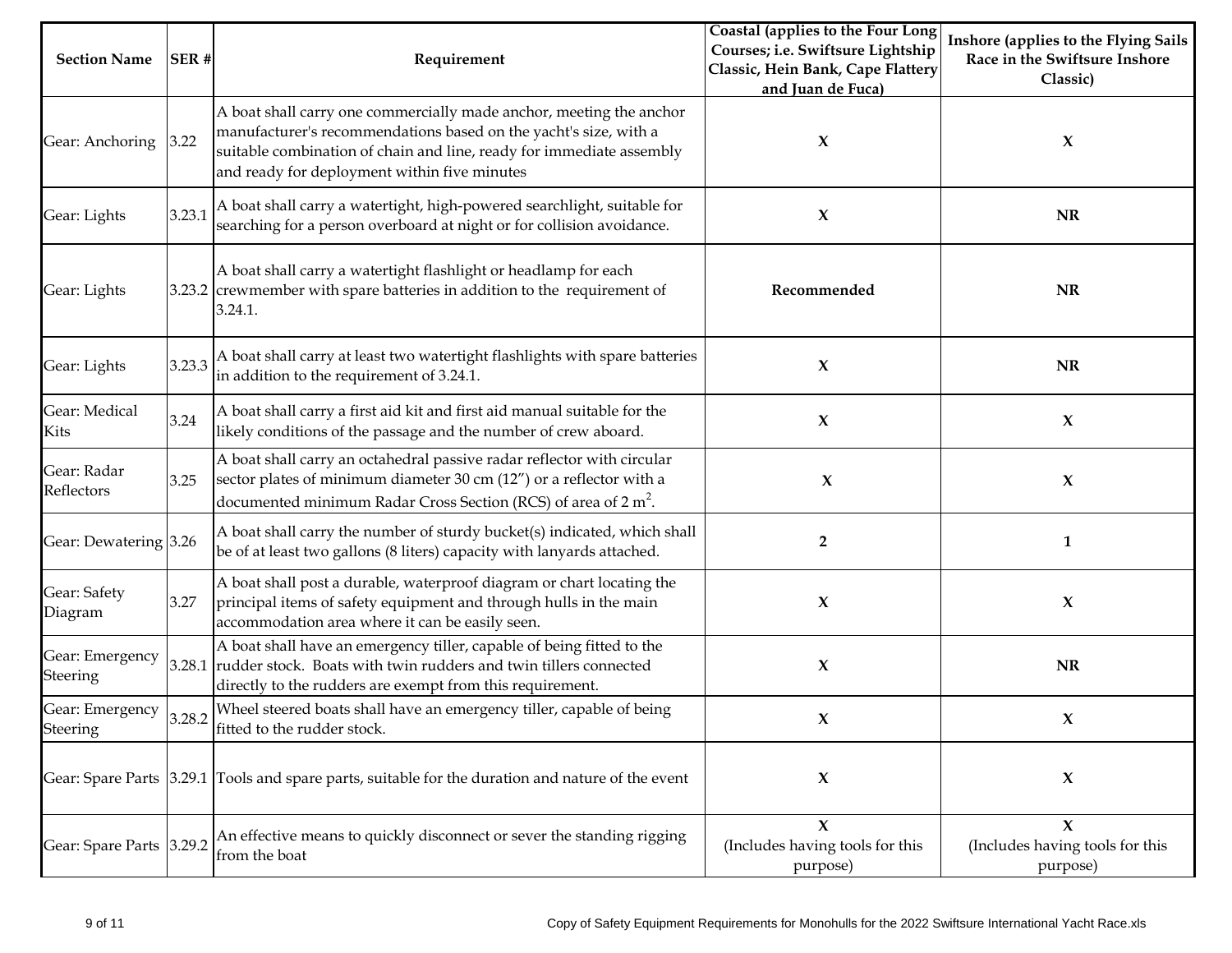| <b>Section Name</b>                   | SER#         | Requirement                                                                                                                                                                                                                                                                                                                                                                                         | Coastal (applies to the Four Long<br>Courses; i.e. Swiftsure Lightship<br>Classic, Hein Bank, Cape Flattery<br>and Juan de Fuca) | Inshore (applies to the Flying Sails<br>Race in the Swiftsure Inshore<br>Classic) |
|---------------------------------------|--------------|-----------------------------------------------------------------------------------------------------------------------------------------------------------------------------------------------------------------------------------------------------------------------------------------------------------------------------------------------------------------------------------------------------|----------------------------------------------------------------------------------------------------------------------------------|-----------------------------------------------------------------------------------|
| Gear:<br>Identification               | 3.3          | (Requirement is included within SER #3.1.1, SER #3.1.2, SER #3.7.1<br>and SER # 3.7.2)                                                                                                                                                                                                                                                                                                              |                                                                                                                                  |                                                                                   |
| Gear: Cockpit<br>Knife                | 3.31         | A strong, sharp knife, sheathed and securely restrained shall be<br>provided readily accessible from the deck and/or a cockpit.                                                                                                                                                                                                                                                                     | X                                                                                                                                | $\boldsymbol{\chi}$                                                               |
| Sails: Storm Sails                    | 3.32.1       | The maximum area of storm sails shall be lesser of the areas below or as<br>specified by the boat designer or sailmaker                                                                                                                                                                                                                                                                             | <b>NR</b>                                                                                                                        | <b>NR</b>                                                                         |
| Sails: Heavy<br>Weather Jib           | 3.32.2 with: | A heavy-weather jib (or heavy-weather sail in a boat with no forestay)<br>i. area of<br>13.5% height of the foretriangle (IG) squared                                                                                                                                                                                                                                                               | Recommended                                                                                                                      | <b>NR</b>                                                                         |
| Sails: Headsails/<br>Mainsail reefing | 3.32.3       | Mainsail reefing to reduce the luff by at least 10% or a heavy-weather jib<br>(or heavy-weather sail in a boat with no forestay)                                                                                                                                                                                                                                                                    | X                                                                                                                                | $\boldsymbol{\chi}$                                                               |
| Sails: Headsails                      |              | A storm jib with:<br>i. area of 5% height of the foretriangle (IG) squared<br>3.32.4 ii. maximum luff length 65% of IG<br>iii. permanently attached means, independent of a luff groove, to attach<br>to the stay                                                                                                                                                                                   | <b>NR</b>                                                                                                                        | NR                                                                                |
| Sails: Storm<br>trysail               |              | A storm trysail (or rotating wing mast if suitable) with:<br>i. area of 17.5% mainsail hoist $(P)$ x mainsail foot length $(E)$<br>ii. no headboard<br>$3.32.5$ iii. no battens<br>iv. sail number and letters on both sides, as large as practicable<br>v. in the case of a boat with an in-mast furling mainsail, the storm trysail<br>shall be capable of being set while the mainsail is furled | <b>NR</b>                                                                                                                        | <b>NR</b>                                                                         |
| Sails: Main<br>reefing                | 3.32.6       | Either a storm trysail as defined in 3.33.5 or mainsail reefing to reduce<br>the luff by at least 40%                                                                                                                                                                                                                                                                                               | <b>NR</b>                                                                                                                        | NR                                                                                |
| Rigging:<br>Halyards                  | 3.33.1       | A boat shall not be rigged with any halyard that requires a person to go<br>aloft in order to lower a sail.                                                                                                                                                                                                                                                                                         | X                                                                                                                                | $\boldsymbol{\chi}$                                                               |
| Rigging: Boom<br>Support              | 3.33.2       | A boat over 30' LOA (9.14m) shall have a means to prevent the boom<br>from dropping if support from the mainsail or halyard fails.                                                                                                                                                                                                                                                                  | X                                                                                                                                | Recommended                                                                       |
| Supplies: Water                       |              | A boat shall carry 1 gallon (3.785 liters) per crewmember of emergency<br>3.34.1 drinking water in sealed containers in addition to any other water<br>carried aboard the boat and it shall be aboard after finishing.                                                                                                                                                                              | <b>NR</b>                                                                                                                        | <b>NR</b>                                                                         |
| Supplies: Rations 3.34.2              |              | A boat shall carry adequate food, energy bars, and snacks to maintain<br>crew stamina as described in the Notice of Race.                                                                                                                                                                                                                                                                           | <b>NR</b>                                                                                                                        | <b>NR</b>                                                                         |